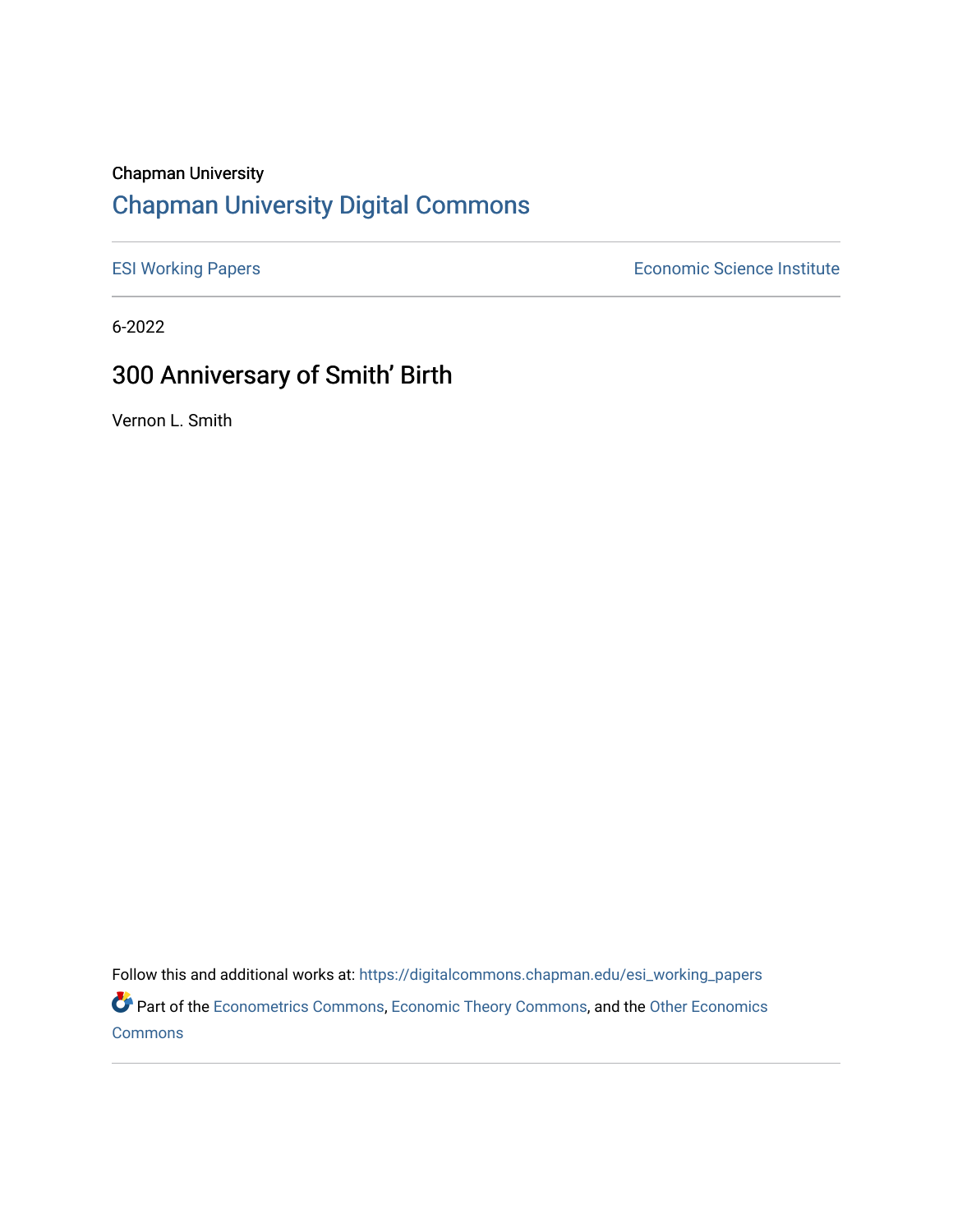# 300 Anniversary of Smith' Birth

#### **Comments**

ESI Working Paper 22-09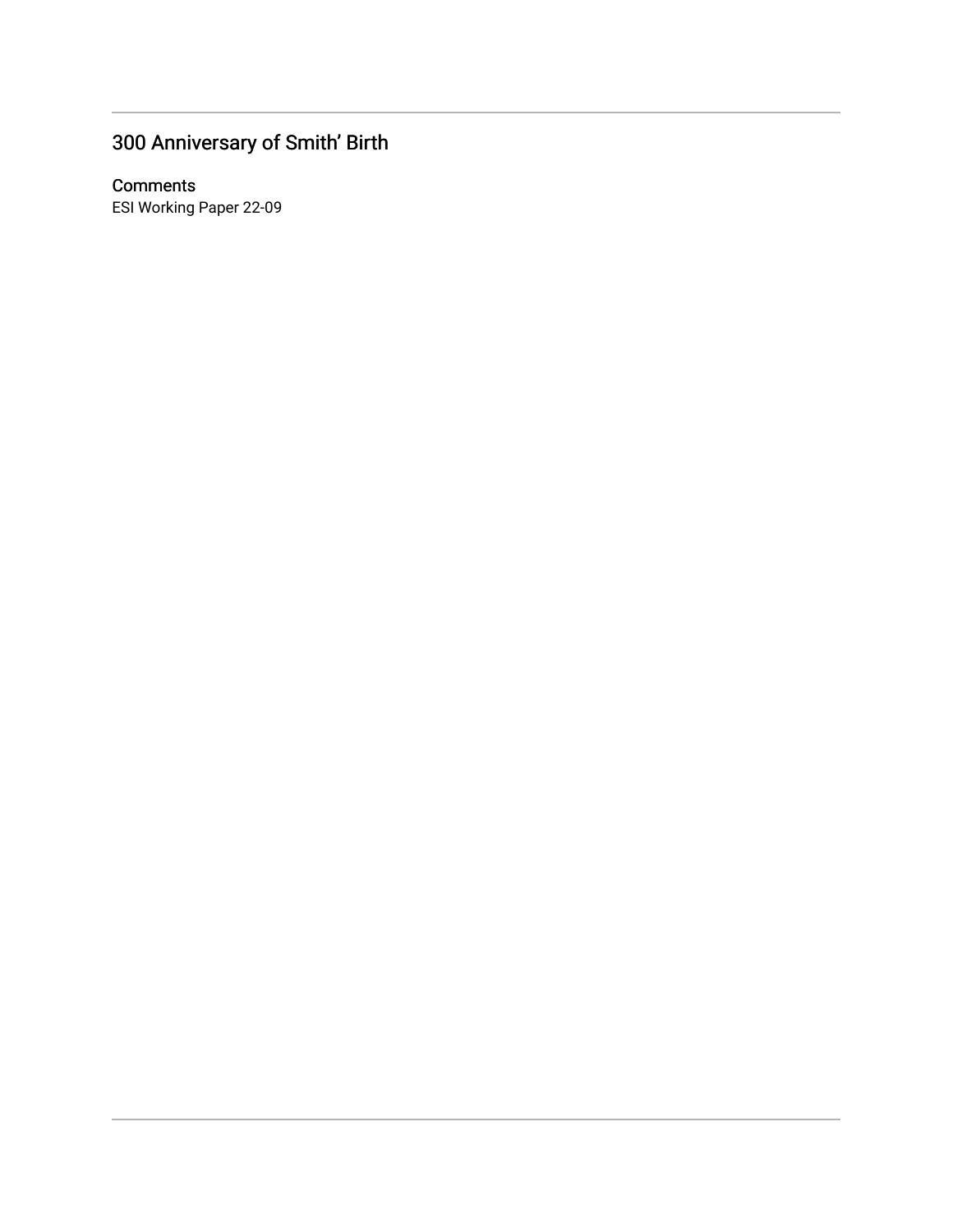ESI/SIPEP Working Paper. 300 anniversary of Smith' birth.

Thousand-word brief on key quotes from Adam Smith's two books (TMS, WN) modelling Society and Economy

"Though it may be true…that every individual…naturally prefers himself to all mankind…he dares not look mankind in the face, and avow that he acts according to this principle...If he would act so as that the  $[fair and]$ <sup>[1](#page-2-0)</sup> impartial spectator may enter into the principles of his conduct, which…of all things he has the greatest desire to do, he must upon…(all)…occasions, humble the arrogance of his self-love, and bring it down to something which other men can go along with." Smith uses "go along with 41 times;" it is why common knowledge that all are self-interested is essential to understanding otherregarding social action." (TMS-p83)

Unlike the neoclassical utilitarian diversion, Smith distinguished the roots/origins of action from the consequences of action: "Actions of a beneficent tendency, which proceed from proper [intentional] motives, seem alone to require a reward; because such alone are the approved objects of gratitude, or excite the sympathetic gratitude of the spectator. Actions of a hurtful tendency, which proceed from improper [intentional] motives, seem alone to deserve punishment; because such alone are the approved objects of resentment, or excite the sympathetic resentment of the spectator." (TMS-p78)

To implement these propositions, predictive of other-regarding action, *requires common knowledge that benefit means more and hurt means less of a good thing.*

Hence in the trust game, if all are self-interested *and act self-interestedly*, *no Player1 will pass to Player 2*:

<span id="page-2-0"></span>

 <sup>1</sup> Fair is a *unique English word untranslatable into any European or other language*, meaning fair-play whose opposite is foul, not unfair.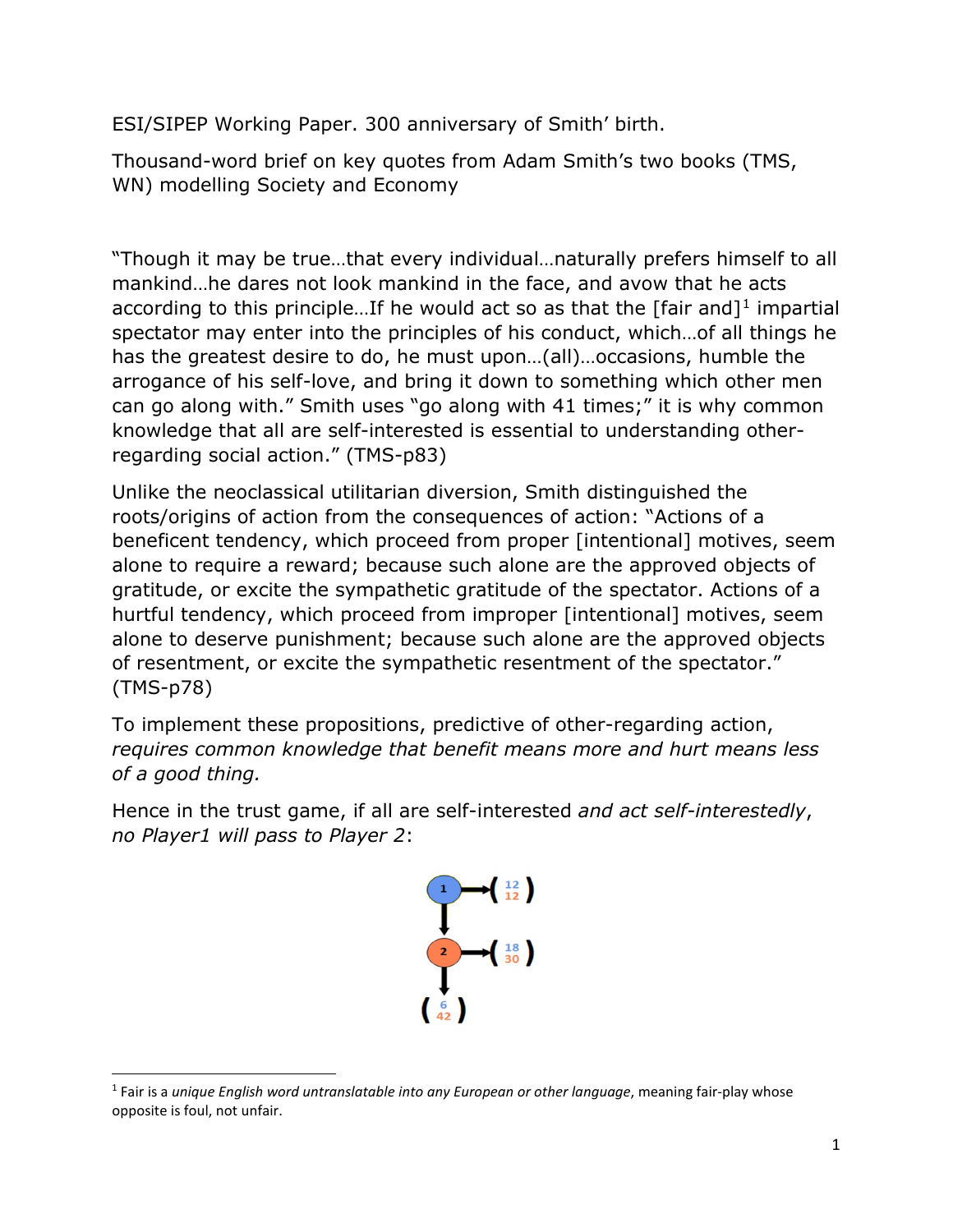Predictably by Smith's beneficence proposition, in large replicable pairedsamples, majorities, 55% of Players1 pass to their Players2, of whom 2/3rds play right in defiance of this universal-behaviorally-accepted logic of playaction. Although behavioral-experimental economists have recorded these observations for 30-odd years, none predicted, only explained it, ex post hoc, with "social preferences" or reciprocity theories; and established, but did not predict, that "intentions" mattered. Smith's other propositions predict novel results unpredicted by current theory.

Smith's important distinction between roots/origins and consequences of action, and common knowledge of self-interest carries over into WN:

"When the quantity brought to market exceeds the effectual demand, it cannot be all sold to those who are willing to pay the whole value of the (cost)…which must be paid in order to bring it thither. [Sales are limited by demand] Some part must be sold to those who are willing to pay less, and the low price which they give…reduce[s] the price of the whole. The market price will sink more or less below the 'natural' price, according as the greatness of the excess increases more or less the competition of the sellers, or according as it happens to be more or less important to them to get immediately rid of the commodity. The same excess in the importation of perishable, will occasion a much greater competition than in that of durable commodities; in the importation of oranges, for example, than in that of old iron."[2](#page-3-0) [price falls when there is negative excess demand] (WN-p74)

If, on the contrary, the quantity brought to market should at any time fall short of the effectual demand, [purchases are limited by the offered supply] some of the component parts of its price must rise above their 'natural' rate. [Price rises if there is positive excess demand] (WN-p75)

Consequently, Smith's law of a dynamic market is NOT market clearing at a stable price. His two-part theory, is fundamentally mathematical in its form:

(1) price change has the same sign as excess demand,  $e(P)$ ; (2) short-side rationing, at any price the contracted quantity is limited by minimum of amount demanded or supplied.

Hence,

- 1. e(P)  $dP/dt > 0$  if e $\neq 0$ . Transaction  $t = t' + T$  (trade t' in period T)
- 2. We supplement WN: Let  $V(P)$  = integral of -e(P);  $dV/dt = -e(P) dP/dt$  $\leq 0$ ; i.e., V (t) is non-increasing.

<span id="page-3-0"></span><sup>&</sup>lt;sup>2</sup> Note that Smith DOES NOT confine his analysis only to long-run "natural" price!